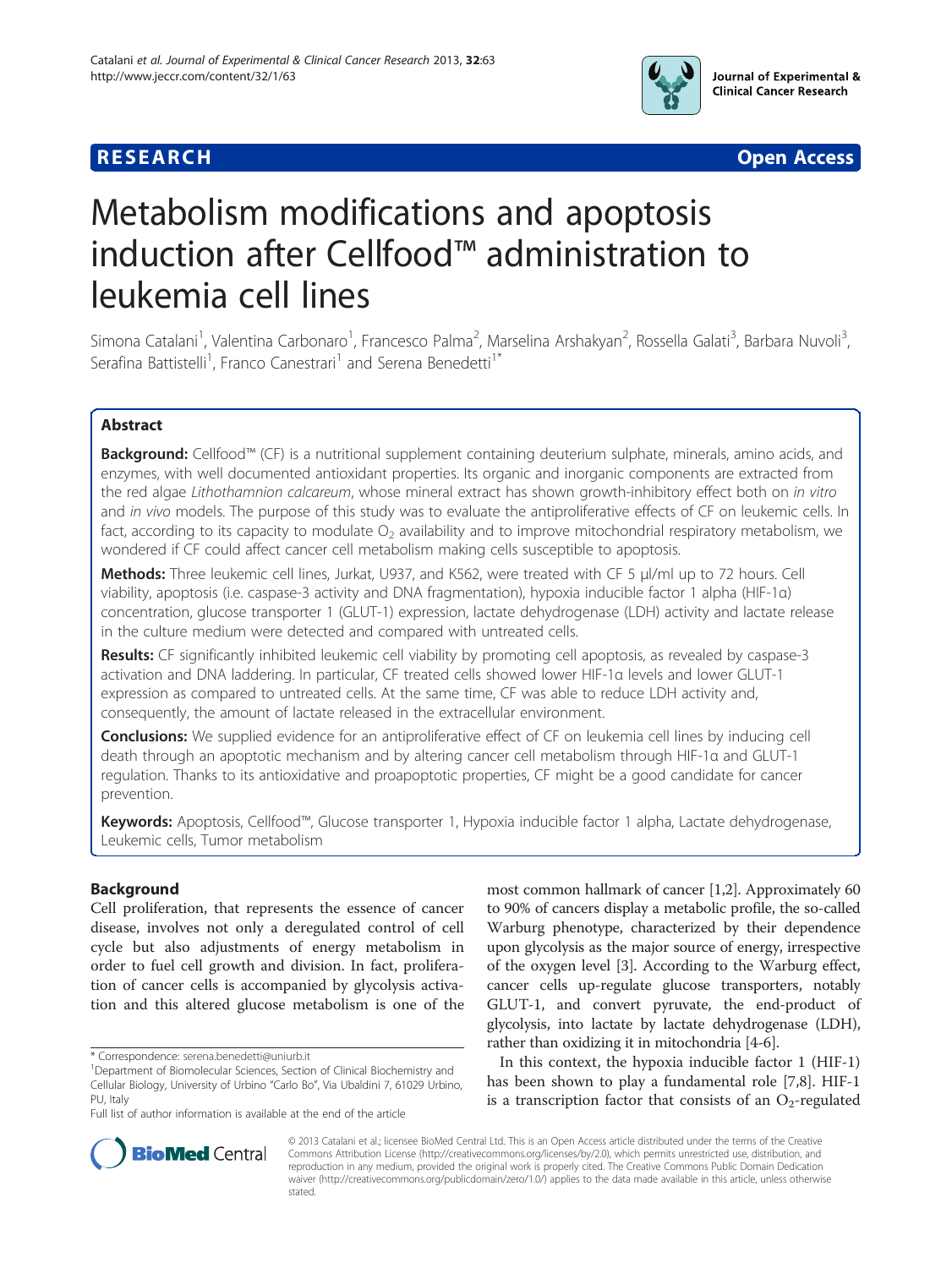HIF-1α and a constitutively expressed HIF-1β subunit. In cancer cells, HIF-1α is up-regulated and, in turn, activates the expression of glycolytic enzymes (such as LDH) and glucose transporters (such as GLUT-1), and down-regulates the mitochondrial activity through several mechanisms, in particular by inhibiting the conversion of pyruvate to acetyl-CoA via the activation of the gene encoding pyruvate dehydrogenase kinase 1 [[7-10](#page-7-0)].

Shifting metabolism away from mitochondria (glucose oxidation) and towards the cytoplasm (glycolysis) might suppress apoptosis, a form of cell death that is dependent on mitochondrial energy production [\[11,12\]](#page-7-0). Accordingly, the glycolytic phenotype has been associated to apoptosis resistance and consequently increased tumor cell proliferation [[3](#page-7-0),[4,13](#page-7-0)].

Understanding the metabolic basis of cancer has the potential to provide the foundation for the development of novel approaches targeting tumor metabolism [\[14](#page-7-0)]. In this regard, recent observations suggest that the reversion of the glycolytic phenotype may render tumor cells susceptible to apoptosis and decrease their growth rate [[15-17\]](#page-7-0).

With this in mind, we planned to investigate whether the natural supplement Cellfood™ (CF; Nu Science Corporation, CA, USA) might have antiproliferative effects in vitro, limiting cell proliferation and promoting cell death. CF is a proprietary formulation containing 78 ionic/colloidal trace elements and minerals combined with 34 enzymes and 17 amino acids, all suspended in a solution of deuterium sulphate [\[18](#page-7-0)]. The organic and inorganic components of the supplement are extracted from the marine red algae Lithothamnion calcareum, whose mineral extract has shown growth-inhibitory effects on human colon carcinoma cells [\[19](#page-7-0)] as well as inhibition of liver tumor formation in C57BL6 mice [[20\]](#page-7-0).

Referring to CF formulation, previous studies have demonstrated its ability to furnish effective in vitro antioxidant protection [[21](#page-7-0)]. At the same time, the capability of CF to modulate  $O_2$  availability and mitochondrial respiratory metabolism has been evidenced in endothelial cells [[22](#page-7-0)].

All these observations led us to investigate the potential role of CF as hypoproliferative agent *in vitro*. For this purpose, we analyzed the effect of CF on cell growth, viability, glycolytic profile, and apoptosis on three human leukemia cell lines, Jurkat, U937, and K562. Eighteen percent of malignancies are of hematological origin [[17\]](#page-7-0); moreover, leukemic cells are highly glycolytic [\[23](#page-7-0)], though these cells reside within the bloodstream at higher oxygen tensions than cells in most normal tissue. In the present study we reported evidence that CF showed antiproliferative effect on the above mentioned leukemia cell lines due to apoptosis induction and tumor metabolism modifications.

# **Methods**

# Cellfood™

The supplement (liquid) was kindly provided by Eurodream srl (La Spezia, Italy) and stored at room temperature. CF was diluted in phosphate buffered saline (PBS) and sterilized using a 0.45 μm syringe-filter before use.

# Cell culture

Three human leukemia cell lines were used in this study, Jurkat (acute lymphoblastic leukemia), U937 (acute myeloid leukemia), and K562 (chronic myeloid leukemia in blast crisis). Cells were grown in RPMI 1640 medium supplemented with 10% heat-inactivated fetal bovine serum, 1% L-glutamine and 1% penicillin/streptomycin 100 U/ml, and incubated in a  $CO<sub>2</sub>$  incubator (37°C, 5%)  $CO<sub>2</sub>$  and humidified atmosphere). Cell culture reagents were from VWR International (Milan, Italy).

Lymphocytes were isolated from blood samples provided by healthy volunteers by centrifugation in the presence of Lymphoprep™ (Axis-Shield PoC AS, Oslo, Norway), and were cultured as described above with the addition of 10 μg/ml of phytohemagglutinin (Sigma-Aldrich, Milan, Italy).

A single dose of CF (final concentration 5 μl/ml) was administered to leukemia cells or lymphocytes; cells were collected after 24, 48, and 72 h of CF administration. Untreated cells served as controls. Trypan blue cell counting was performed at each experimental time point to evaluate the viable cell number.

# Cell viability assay

Cell proliferation and viability were analyzed at 450 nm by the WST-1 reagent (4-[3-(4-lodophenyl)-2-(4-nitrophenyl)- 2H-5-tetrazolio]-1,3-benzene disulfonate) (Roche Diagnostics GmbH, Mannheim, Germany). The assay was based on the cleavage of the tetrazolium salt WST-1 by mitochondrial dehydrogenases in viable cells. Briefly, leukemia cells were incubated in 96-well plates in the presence or absence of CF (5  $\mu$ l/ml); after 24, 48, and 72 h of incubation, WST-1 was added to each well, and cells were further incubated at 37°C up to 2 h. Colour development was monitored at 450 nm in a multiwell plate reader (Thermo Fisher Scientific, Shangai).

## Caspase-3 activity evaluation

Caspase-3 activity was determined in leukemia cells using a colorimetric kit from Biovision (Milpitas, CA, USA) in accordance with the manufacturer's instructions. The assay is based on the spectrophotometric detection at 405 nm of the chromophore p-nitroaniline (pNA) after cleavage from the labeled substrate DEVDpNA by caspase-3. Protein concentration in the cytosolic extracts was measured using the Bradford method [\[24\]](#page-7-0).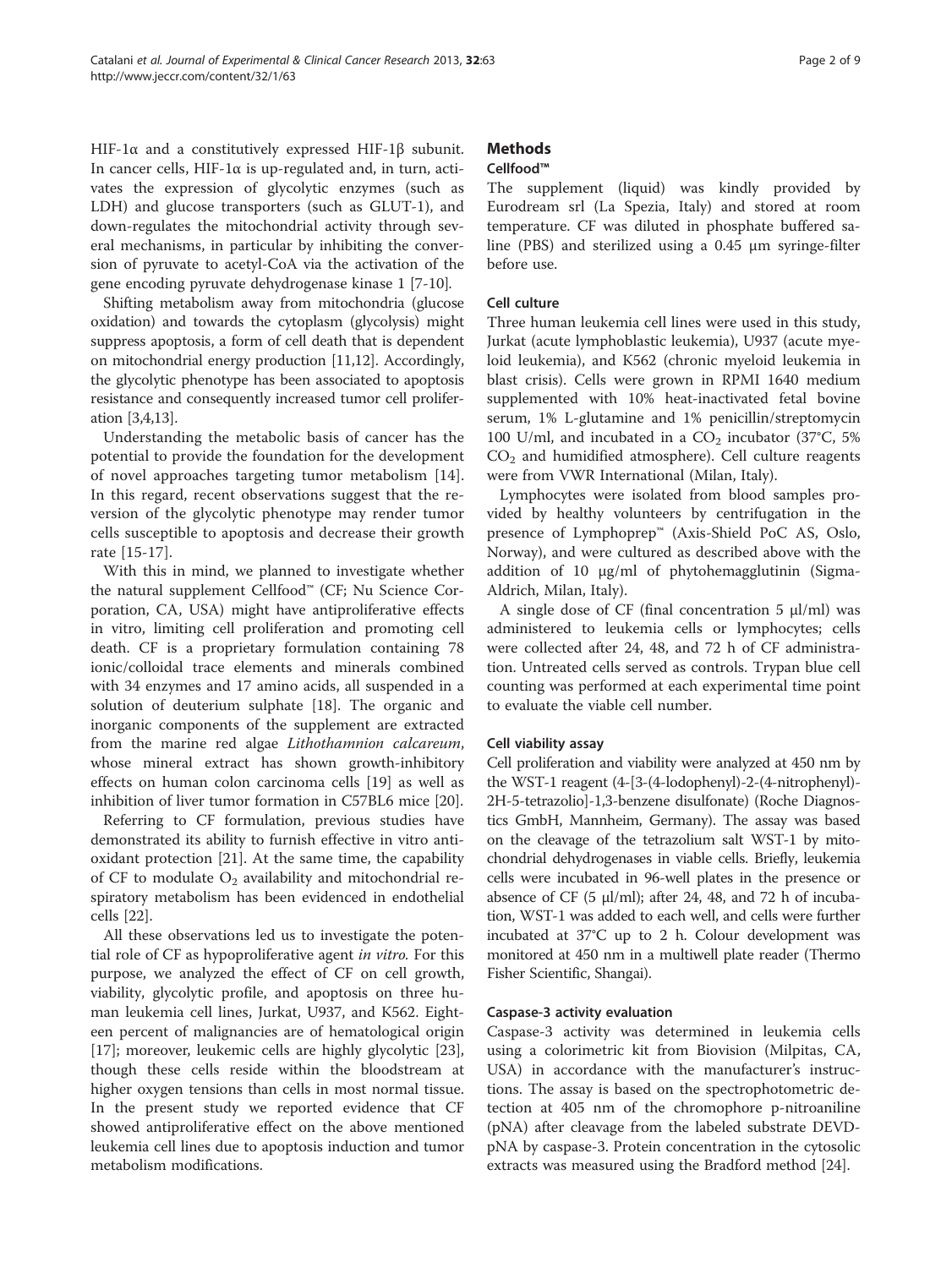#### DNA fragmentation analysis

The genomic DNA fragmentation was evaluated by agarose gel electrophoresis of DNA isolates obtained by the salting-out method [[25\]](#page-7-0). For this purpose, leukemia cells were grown in the presence or absence of CF 5 μl/ml up to 72 h; a positive control (cells treated for 6 h with 25 μM etoposide) was also included. After counting and washing, cells were subjected to DNA extraction. The DNA samples were carefully resuspended in TE buffer; the nucleic acid concentration and purity were measured using a NanoDrop® ND-1000 spectrophotometer (Thermo-Scientific, Wilminton, DE, USA). 2 μg of each sample was loaded onto 1.5% TAE agarose gel; DNA laddering was visualized on a UV transilluminator by ethidium bromide staining. Images were obtained using a Gel Doc 2000 (Bio-Rad Laboratories S.r.l, Segrate, MI, Italy).

#### HIF-1α measurement

HIF-1α quantification was performed in leukemia cells using an enzyme-linked immunosorbent assay kit from Abcam (Cambridge, UK), in accordance with the manufacturer's instructions. Colour development was evaluated at 450 nm in a multiwell plate reader (Thermo Fisher Scientific, Shangai). Protein concentration in cell extracts was measured using the Bradford method [[24\]](#page-7-0).

#### Western blot assay of GLUT-1

Leukemia cells were grown in presence or absence of CF 5 μl/ml up to 72 h. After counting and washing, cells were resuspended in 1X SDS loading buffer to  $20x10^6$  cells/ml. Cell lysis was achieved by vortex, and the viscosity was reduced by passing through a syringe needle. 15 μl of each samples were run on 0.8% SDSpolyacrylamide gel and the resolved proteins were electrophoretically transferred to supported nitrocellulose membranes (Bio-Rad Laboratories S.r.l, Segrate, MI, Italy) using a Bio-Rad Semidry Transfer system. Nonspecific binding to membranes was blocked by incubation in blocking solution (50 mM Tris–HCl, 150 mM NaCl and 5% (w/v) non-fat dried milk, pH 7.5). After blocking solution removal, membranes were incubated in a new blocking solution with a rabbit polyclonal GLUT-1 antibody (PA1-46152, Thermo Scientific) at 4°C overnight. Membranes were then washed three times with TTBS (50 mM Tris–HCl, 150 mM NaCl and 0.05% (v/v) Tween 20, pH 7.5) and incubated with horseradish peroxidase-conjugated anti-rabbit secondary antibody diluted 1:4500 in TTBS for 1 h at room temperature. After TTBS washes, the blot was incubated in detection reagent (ECL Advance Western Blotting Detection Kit) and exposed to a Hyperfilm ECL film (Pierce).

#### LDH activity and lactate release measurement

After 72 h of incubation in the presence or absence of CF (5 μl/ml), leukemia cells were centrifuged at 450 g for 10 min at room temperature; supernatants were collected to evaluate lactate release in the culture media while cell pellets were used for LDH activity determination.

Lactate measurement was performed through an enzymatic assay in a hydrazine/glycine buffer (pH 9.2), containing 2 mg/ml  $\beta$ -NAD<sup>+</sup> and 16 units/ml LDH [\[26](#page-7-0)]. The absorbance due to NADH formation was monitored spectrophotometrically at 340 nm and the amount of lactate released in the media was calculated using the molar extinction coefficient of NADH.

To test LDH activity, cell pellets were washed once with PBS by centrifugation at 450 g for 10 min at 4°C. Supernatants were discarded and pellets resuspended in a lysis buffer (CellLytic M reagent, Sigma-Aldrich, Milan, Italy) containing a specific protease inhibitor cocktail (Sigma-Aldrich, Milan, Italy). After 15 min incubation, lysed cells were centrifuged at 12,000 g for 15 min at 4°C. The protein-containing supernatants were used for LDH activity measurement as previously described [\[27\]](#page-7-0). The assay medium contained 50 mM Tris– HCl, pH 8, 0,2 mM β-NADH, and 5 mM pyruvate. The oxidation of NADH was monitored as a decrease in 340 nm absorbance at 37°C. Protein concentration in cell lysates was measured using the Bradford method [[24\]](#page-7-0).

#### Statistical analysis

The data are presented as the mean ± standard deviation of at least three experiments and analyzed using Student's t-test. Significance level was set at p < 0.05 for all analysis.

### Results and discussion

Over the last decades, many studies using animal models have shown numerous dietary constituents and nutraceuticals as cancer chemopreventive agents [[28](#page-7-0)]; in fact, it has been generally accepted that they can suppress transformation, hyperproliferation, invasion, angiogenesis and metastasis of various tumors [[29](#page-7-0)]. Because oxidative and inflammatory stress contributes to malignant transformation, dietary agents with antioxidative, anti-inflammatory and proapoptotic properties would be good candidates for preventing human malignancies [\[30-33\]](#page-7-0).

Cellfood™ is a nutritional supplement whose antioxidant properties have been well documented *in vitro* [\[21](#page-7-0)]. In the present study, we demonstrated for the first time that in leukemia cell lines (Jurkat, U937, and K562) CF treatment reduced cancer cell proliferation and viability without affecting healthy lymphocyte growth. In fact, CF administration at the concentration of 5 μl/ml induced a significant reduction of leukemia cell growth as revealed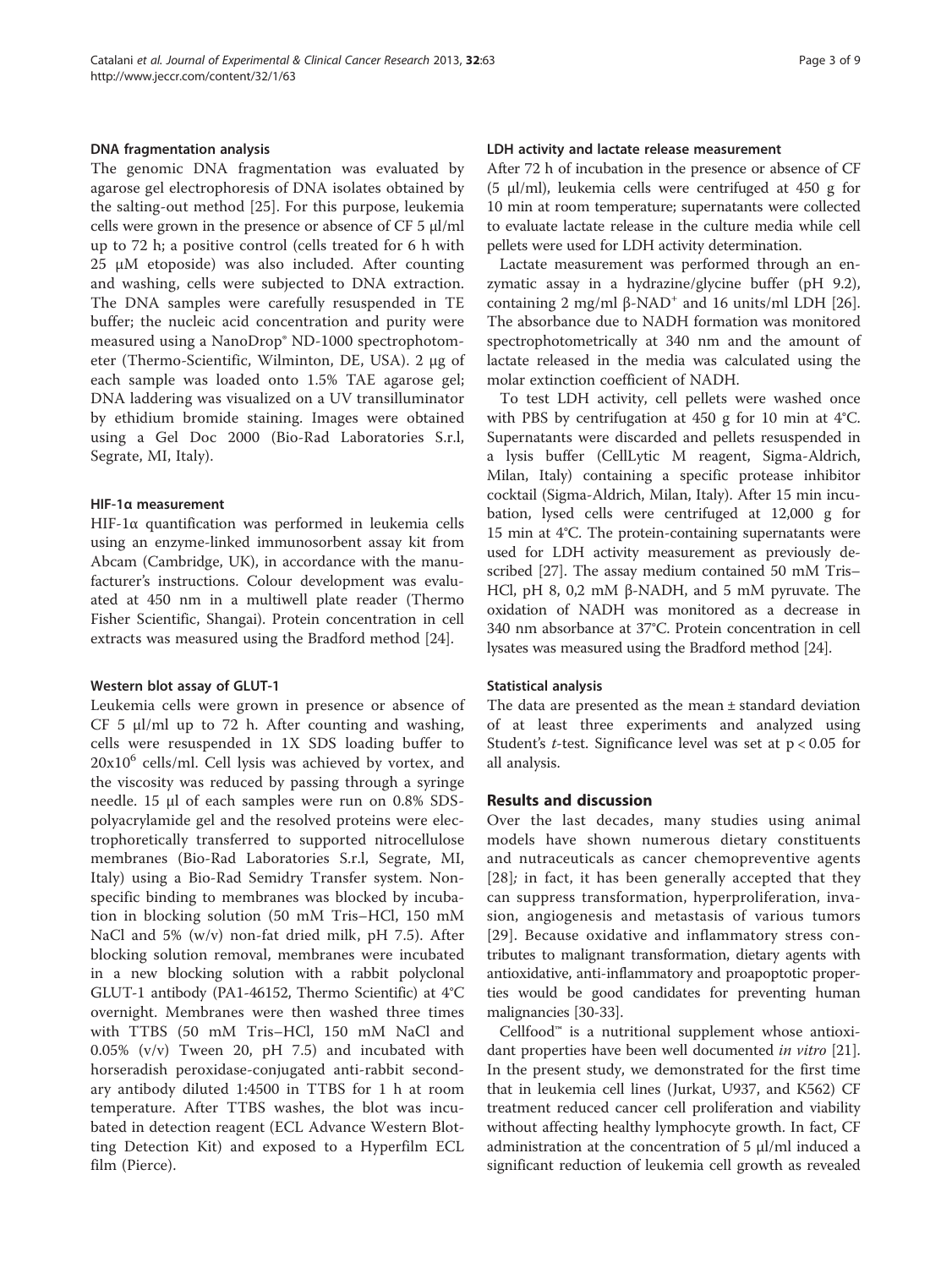by the vital dye trypan blue (Figure 1A). The decrease of cancer cell growth was maximum after 72 h, reaching up to 50% inhibition in U937 cell line. Cell viability was also evaluated through the measurement of mitochondrial dehydrogenase activity using the colorimetric WST-1 assay (Figure 1B). Data confirmed that CF treatment induced cell viability inhibition up-and-over 60% in U937 cells after 72 h of incubation. To investigate the selectivity of CF treatment towards tumor cells, human healthy lymphocytes were seeded in the presence of the same concentration of CF up to 96 h; data revealed no significant differences between untreated and treated cells, confirming that CF did not affect healthy lymphocyte growth (Figure [2\)](#page-4-0).

These results are in accordance with the growthinhibitory properties of Lithothamnion calcareum, the red algae from which the organic and inorganic components of CF are extracted [\[19,20\]](#page-7-0). Indeed, the mineral-rich material derived from the algae has been shown to suppress the growth of a series of human colon cancer cell lines in vitro [[19](#page-7-0)], as well as to protect mice against neoplastic and preneoplastic proliferative liver lesions [\[20\]](#page-7-0).

To clarify whether CF was able to reduce cancer cell viability by promoting apoptotic cell death, two classical markers of apoptosis were determined. Caspase-3 is considered to be the most important effector of apoptosis and a marker for both intrinsic and extrinsic pathways [[11\]](#page-7-0). Noteworthy, we evidenced that CF treatment significantly stimulated caspase-3 activity in the three leukemia cell lines as compared to the respective untreated controls (Figure [3](#page-4-0)).

On the other hand, the detection of the internucleosomal DNA cleavage (or DNA laddering) is a common hallmark of cells undergoing late-stage apoptosis [\[11\]](#page-7-0). To verify if CF could induce DNA fragmentation and thus to confirm whether apoptosis occurred, leukemia cells exposed to CF treatment were assessed for DNA laddering by agarose gel electrophoresis (Figure [4](#page-5-0)). We found that the three cell lines incubated with CF showed apoptotic DNA fragmentation profiles similar to the positive control, which was represented by cells incubated with etoposide that is commonly known to be an apoptosis inducer [[34](#page-7-0)]. On the contrary, no nucleic acid fragmentation was observed in negative controls represented by untreated cells. All

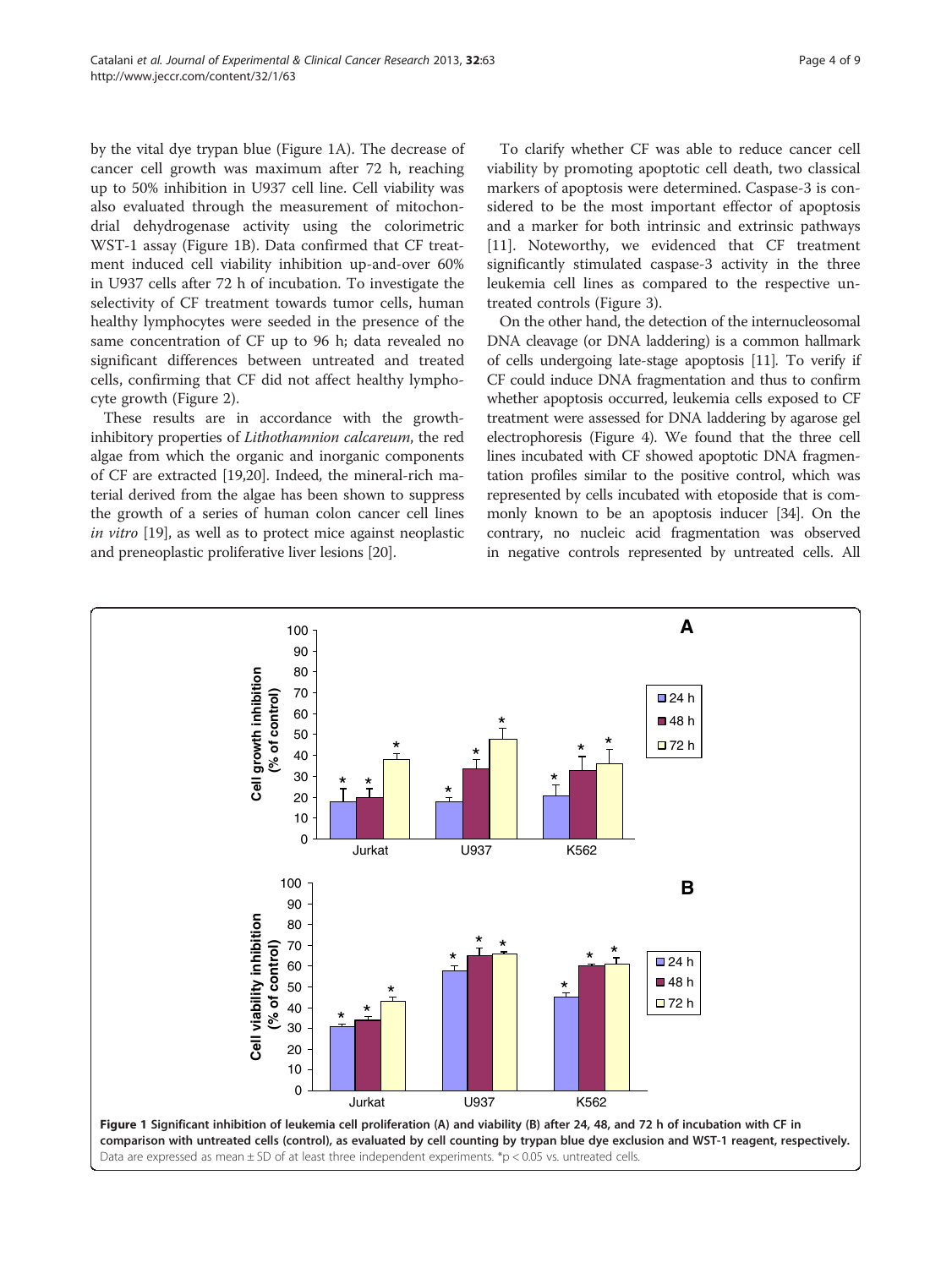<span id="page-4-0"></span>

together, these results indicate that CF induced cancer growth inhibition is occurred by the promotion of apoptosis.

Then we wondered if apoptosis induction by CF was related to HIF-1 $\alpha$  regulation; in fact, this transcription factor, by inhibiting the conversion of pyruvate to acetyl-CoA via the activation of pyruvate dehydrogenase kinase 1, leads to a decrease of mitochondrial oxidative phosphorylation and, consequently, to tumor cell resistance to apoptosis [[35\]](#page-7-0). Our data revealed that CF treatment led to a significant reduction of HIF-1α concentration in comparison with untreated cells (Figure [5](#page-5-0)). The reduction of the transcription factor reached up to 40% in U937 cell line. Consequently, decreased levels of HIF-1α in leukemia cells treated with CF could be reasonably responsible for metabolic changes in cancer cells (from

glycolysis to oxidative phosphorylation), making them susceptible to cell death, depending apoptosis on mitochondrial ATP production [\[11](#page-7-0)]. Based on our evidence, further studies should be conducted to confirm the activation of mitochondrial oxidative metabolism in cancer cells upon CF administration; nonetheless, in support of this hypothesis, previous observations indicated that CF administration to normal endothelial cells (HUVEC) allowed optimal  $O_2$  consumption by improving respiratory metabolism and mitochondrial activity [[22\]](#page-7-0).

Aerobic glycolysis not only provides ATP as a source of energy but also precursors and reducing equivalents for the synthesis of macromolecules [\[36\]](#page-7-0); therefore, glucose uptake via GLUT-1 receptor is greatly enhanced in cancer cells when compared to normal cells [\[9,10](#page-7-0)].

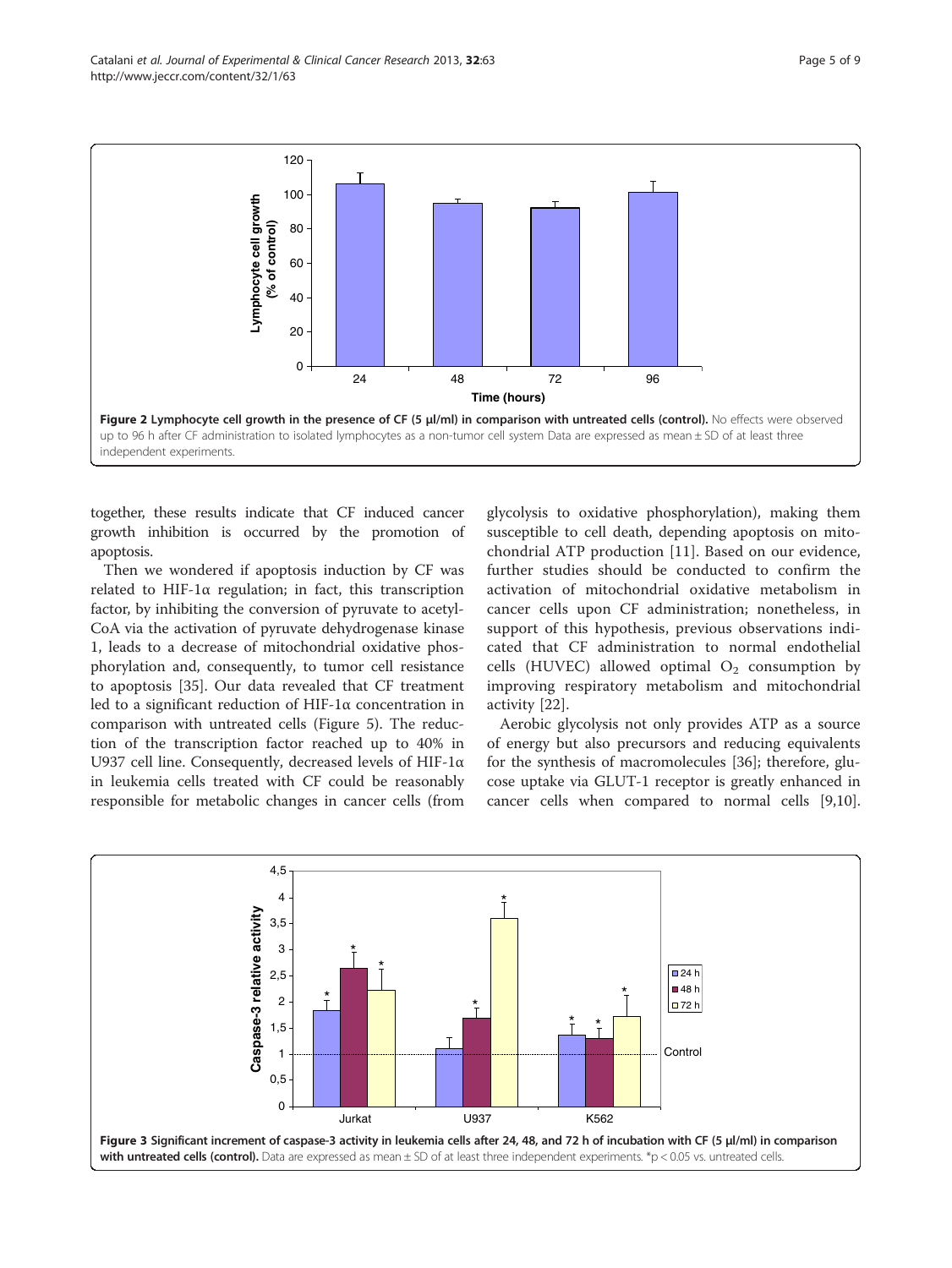<span id="page-5-0"></span>

GLUT-1 is considered a legitimate target for antineoplastic drug development; in fact, the acquisition of the glycolytic phenotype has been shown to correlate with increased tumor aggressiveness and poor patient prognosis in several tumor types [\[37\]](#page-7-0). We evaluated the expression of this glucose transporter by immunoblot analysis after cancer cell incubation with CF. The densitometric analysis of the bands revealed a lower GLUT-1 expression in the three leukemia cell lines in comparison with untreated cells (Figure [6\)](#page-6-0), thus indicating decreased glucose uptake in CF treated cells. The reduction of GLUT-1 expression as a consequence of CF administration was up to 70% in U937 cells.

Other than GLUT-1 up-regulation, the activation of HIF-1 also contributes to the conversion of glucose to lactate. In fact, when stabilized, HIF-1 $\alpha$  is directly involved in the overexpression of many glycolytic enzymes as well as LDH, the NADH-dependent enzyme that catalyzes the conversion of pyruvate to lactate [\[38\]](#page-7-0). Based on the observed strong LDH dependency for tumor proliferation from both in vitro and in vivo studies [[39,](#page-7-0)[40\]](#page-8-0), inhibition of LDH may represent an alternative strategy toward the development of anti-glycolytic-based therapeutic strategies for the treatment of cancer. Noteworthy, our data revealed that CF induced a significant decrease in LDH activity after 72 hours from its administration (up to 28%) (Figure [7A](#page-6-0)). At the same time, the amount of lactate released in the extracellular environment was also reduced in CF treated cells as compared to untreated cells (up to 37%) (Figure [7](#page-6-0)B).

The reversion of the glycolytic phenotype is known to render tumor cells susceptible to apoptosis and decrease their growth rate [[15-17](#page-7-0)]. In this context, our findings are in accord with recent observations indicating that the in vitro inhibition of tumor cell survival (T cell lymphoma) by compounds targeting tumor metabolism was accompanied by a modulation of lactate concentration in the tumor-conditioned medium, by altered expression of HIF-1 $\alpha$  and by an alteration in the expression of apoptotic (such as caspase-3) and cell survival regulatory molecules (such as GLUT-1) [[17\]](#page-7-0).

Another important control point might be the glycolytic enzyme glyceraldehyde 3-phosphate dehydrogenase (GAPDH) [[41\]](#page-8-0). If the oxygen supply is normal, NADH reducing equivalents that are generated by GAPDH are transported inside the mitochondria in order to reach the respiratory chain. In hypoxic conditions, the above reducing equivalents are used by LDH to convert

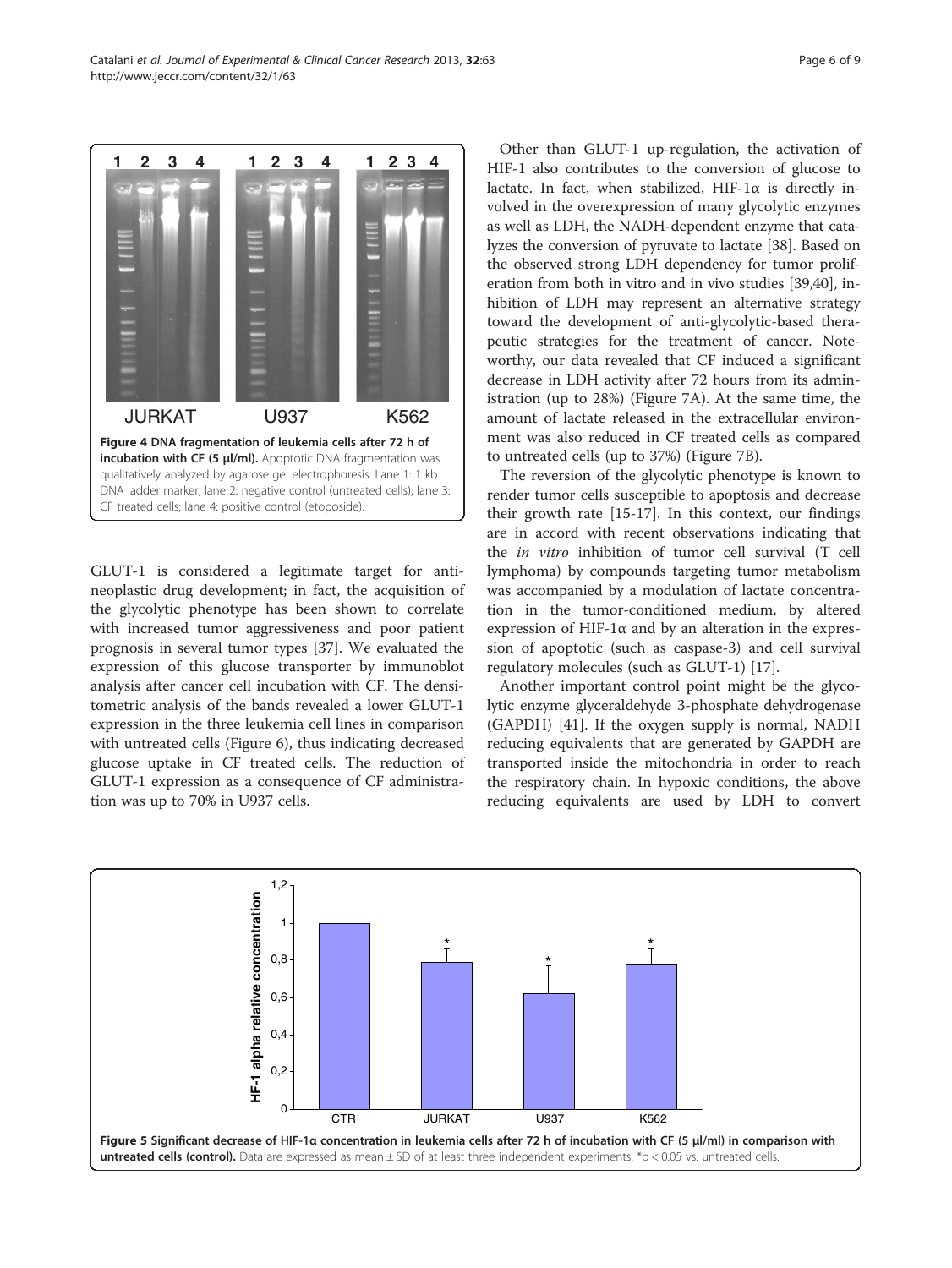<span id="page-6-0"></span>

pyruvate into lactate and no ATP can be produced into the mitochondria. This reaction is prominent in tumor cells, thus the evaluation of CF effect on GAPDH activity could also be of great interest.

Being CF a nutritional supplement that contains different active principles including deuterium sulphate, minerals, amino acids and enzymes (Everett Storey's formula), at the moment we hypothesize that the herein described effects on leukemic cells might depend on the whole formula rather than on one or more particular components.

We also observed that the three leukemia cell lines showed different responses after CF treatment. In particular, U937 cells seemed to be the most sensitive line

upon CF administration, showing the highest reduction of cell viability as well as the highest caspase-3 activation and GLUT-1 expression decrease, as compared to Jurkat and K562 cells. These findings should be probably due to the different metabolic features of the three leukemic lines; in fact, Jurkat cells are an immortalized line of T lymphocytes, while K562 and U937 cells are myelogenous leukemia lines, the first with erythroid features and the second with monocyte properties.

# Conclusions

Modulation of cell signaling, apoptotic pathways and tumor metabolism by dietary agents and nutraceutical compounds may provide new opportunities in both prevention and treatment of cancer. Herein we supply evidence for a significant antiproliferative effect of the nutritional supplement Cellfood™ on leukemia cell lines by inducing cell death through an apoptotic mechanism and by altering cell metabolism through HIF-1α and GLUT-1 regulation. Thanks to its antioxidative and proapoptotic properties, CF might be a good candidate for cancer prevention. Large-scale clinical trials will be needed to validate the usefulness of this agent either alone or in combination with the existing standard care.

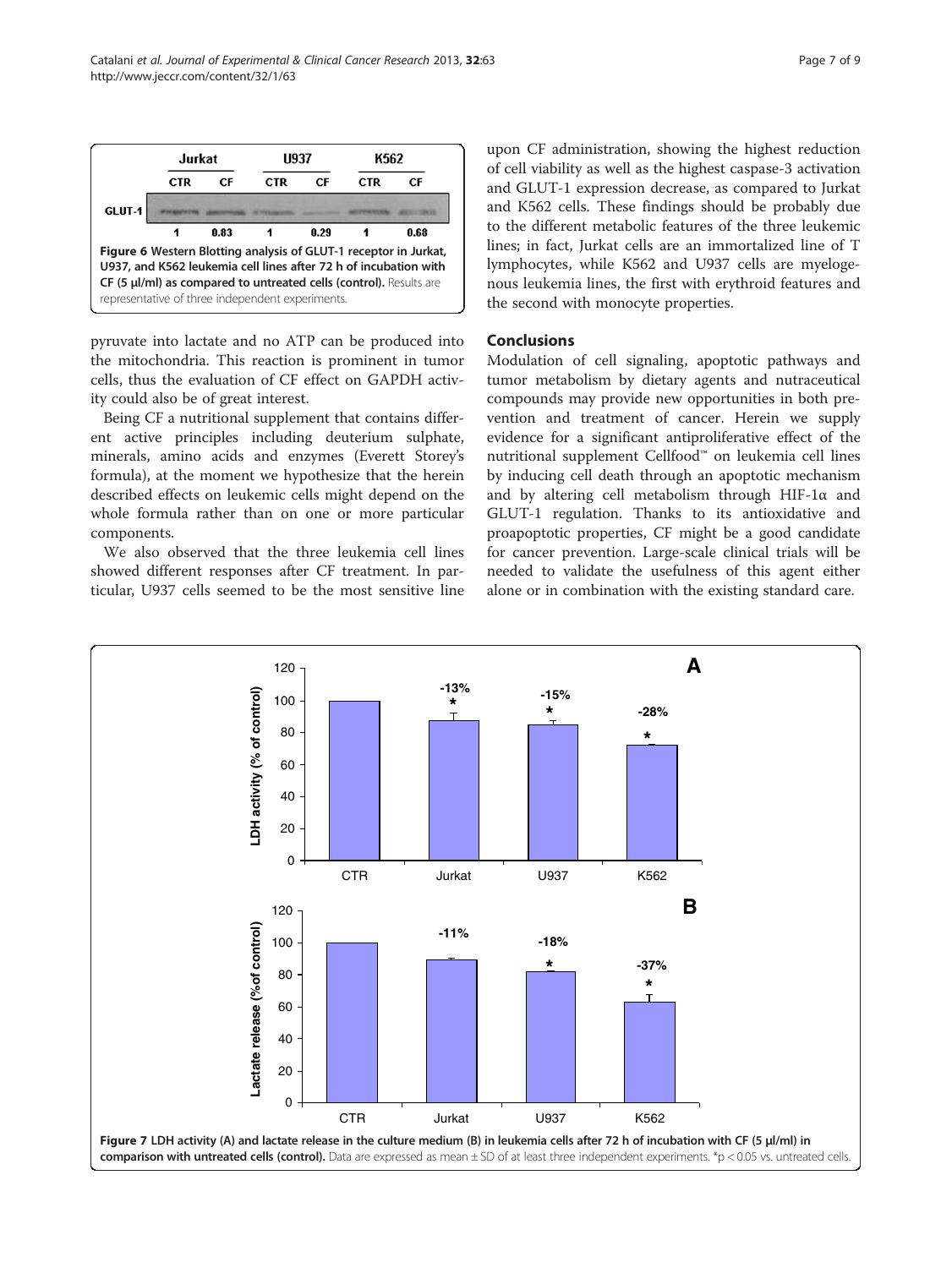#### <span id="page-7-0"></span>Abbreviations

CF: Cellfood™; GLUT-1: Glucose transporter 1; HIF-1α: Hypoxia inducible factor 1 alpha; LDH: Lactate dehydrogenase.

#### Competing interests

The authors declare that there are no conflicts of interest.

#### Authors' contributions

SC carried out the majority of the experiments and drafted the manuscript under the supervision of SBe. VC contributed to the microscopic and spectrophotometric evaluations. FP and MA carried out agarose gel electrophoresis and Western blotting. RG, BN and SBa contributed to cell culture, interpretation of data and study coordination. FC conceived the study and participated in its design and coordination. SBe performed the study design, data acquisition and analysis, and manuscript writing. All authors read and approved the final manuscript.

#### Author details

<sup>1</sup>Department of Biomolecular Sciences, Section of Clinical Biochemistry and Cellular Biology, University of Urbino "Carlo Bo", Via Ubaldini 7, 61029 Urbino, PU, Italy. <sup>2</sup>Department of Biomolecular Sciences, Section of Biochemistry and Molecular Biology, University of Urbino "Carlo Bo", Via Saffi 2, 61029 Urbino, PU, Italy. <sup>3</sup>Molecular Medicine Area, "Regina Elena" National Cancer Institute, Via Elio Chianesi 53, 00144 Rome, Italy.

#### Received: 31 July 2013 Accepted: 3 September 2013 Published: 9 September 2013

#### References

- 1. Moreno-Sánchez R, Rodríguez-Enríquez S, Marín-Hernández A, Saavedra E: Energy metabolism in tumor cells. FEBS J 2007, 274:1393–1418.
- 2. Cairns RA, Harris IS, Mak TW: Regulation of cancer cell metabolism. Nat Rev Cancer 2011, 11:85–95.
- Kim JW, Dang CV: Cancer's molecular sweet tooth and the Warburg effect. Cancer Res 2006, 66:8927–8930.
- 4. DeBerardinis RJ, Lum JJ, Hatzivassiliou G, Thompson CB: The biology of cancer: Metabolic reprogramming fuels cell growth and proliferation. Cell Metab 2008, 7:11–20.
- Hsu PP, Sabatini DM: Cancer cell metabolism: Warburg and beyond. Cell 2008, 134:703–707.
- Jones RG, Thompson CB: Tumor suppressors and cell metabolism: a recipe for cancer growth. Genes Dev 2009, 23:537–548.
- 7. Semenza GL: HIF-1: upstream and downstream of cancer metabolism. Curr Opin Genet Dev 2010, 20:51–56.
- 8. Semenza GL: Defining the role of hypoxia-inducible factor 1 in cancer biology and therapeutics. Oncogene 2010, 29:625–634.
- 9. Denko NC: Hypoxia, HIF1 and glucose metabolism in the solid tumour. Nat Rev Cancer 2008, 8:705–713.
- 10. Yeung S, Pan J, Lee MH: Roles of p53, Myc and HIF-1 in regulating glycolysis - the seventh hallmark of cancer. Cell Mol Life Sci 2008, 65:3981–3999.
- 11. Elmore S: Apoptosis: a review of programmed cell death. Toxicol Pathol 2007, 35:495–516.
- 12. Wong RS: Apoptosis in cancer: from pathogenesis to treatment. J Exp Clin Cancer Res 2011, 26:30–87.
- 13. Gatenby RA, Gillies RJ: Why do cancers have high aerobic glycolysis? Nat Rev Cancer 2004, 4:891–899.
- 14. Teicher BA, Linehan WM, Helman LJ: Targeting cancer metabolism. Clin Cancer Res 2012, 18:5537–5545.
- 15. Michelakis ED, Sutendra G, Dromparis P, Webster L, Haromy A, Niven E, Maguire C, Gammer TL, Mackey JR, Fulton D, Abdulkarim B, McMurtry MS, Petruk KC: Metabolic modulation of glioblastoma with dichloroacetate. Sci Transl Med 2010, 2:31–34.
- 16. Xie J, Wang BS, Yu DH, Lu Q, Ma J, Qi H, Fang C, Chen HZ: Dichloroacetate shifts the metabolism from glycolysis to glucose oxidation and exhibits synergistic growth inhibition with cisplatin in HeLa cells. Int J Oncol 2011, 38:409–417.
- 17. Kumar A, Kant S, Singh SM: Novel molecular mechanisms of antitumor action of dichloroacetate against T cell lymphoma: Implication of altered glucose metabolism, pH homeostasis and cell survival regulation. Chem Biol Interact 2012, 199:29–37.
- 18. Iorio EL: Hypoxia, free radicals and antioxidants. The "Deutrosulfazyme" paradox. Hypoxia Medical J 2006, 32:1–2.
- 19. Aslam MN, Bhagavathula N, Paruchuri T, Hu X, Chakrabarty S, Varani J: Growthinhibitory effects of a mineralized extract from the red marine algae, Lithothamnion calcareum, on Ca(2+)-sensitive and Ca(2+)-resistant human colon carcinoma cells. Cancer Lett 2009, 283:186–192.
- 20. Aslam MN, Bergin I, Naik M, Hampton A, Allen R, Kunkel SL, Rush H, Varani J: A multi-mineral natural product inhibits liver tumor formation in C57BL/ 6 mice. Biol Trace Elem Res 2012, 147:267–274.
- 21. Benedetti S, Catalani S, Palma F, Canestrari F: The antioxidant protection of CELLFOOD against oxidative damage in vitro. Food Chem Toxicol 2011, 49:2292–2298.
- 22. Ferrero E, Fulgenzi A, Belloni D, Foglieni C, Ferrero ME: Cellfood™ improves respiratory metabolism of endothelial cells and inhibits hypoxia-induced reactive oxygen species (ROS) generation. J Physiol Pharmacol 2011, 62:287–293.
- 23. Vander Heiden MG, Cantley LC, Thompson CB: Understanding the Warburg effect: the metabolic requirements of cell proliferation. Science 2009, 324:1029–1033.
- 24. Bradford MM: A rapid and sensitive method for the quantitation of microgram quantities of protein utilizing the principle of protein-dye binding. Anal Biochem 1976, 72:248–254.
- 25. Miller SA, Dykes DD, Polesky HF: A simple salting out procedure for extracting DNA from human nucleated cells. Nucleic Acids Res 1988, 16:1215.
- 26. Amoêdo ND, Rodrigues MF, Pezzuto P, Galina A, da Costa RM, de Almeida FC, El-Bacha T, Rumjanek FD: Energy metabolism in H460 lung cancer cells: effect of histone deacetylase inhibitors. PLoS ONE 2011, 6:e22264.
- 27. Comin-Anduix B, Boros LG, Marin S, Boren J, Callol-Massot C, Centelles JJ, Torres JL, Agell N, Bassilian S, Cascante M: Fermented wheat germ extract inhibits glycolysis/pentose cycle enzymes and induces apoptosis through poly(ADP-ribose) polymerase activation in Jurkat T-cell leukemia tumor cells. J Biol Chem 2002, 277:46408–46414.
- 28. Aggarwal BB, Danda D, Gupta S, Gehlot P: Models for prevention and treatment of cancer: problems vs promises. Biochem Pharmacol 2009, 78:1083–1094.
- 29. Shanmugam MK, Kannaiyan R, Sethi G: Targeting Cell Signaling and Apoptotic Pathways by Dietary Agents: Role in the Prevention and Treatment of Cancer. Nutr Cancer 2011, 63:161–173.
- 30. Gao SM, Yang JJ, Chen CQ, Chen JJ, Ye LP, Wang LY, Wu JB, Xing CY, Yu K: Pure curcumin decreases the expression of WT1 by upregulation of miR-15a and miR-16-1 in leukemic cells. J Exp Clin Cancer Res 2012, 27:31.
- 31. Huang Y, Hu J, Zheng J, Li J, Wei T, Zheng Z, Chen Y: Down-regulation of the PI3K/Akt signaling pathway and induction of apoptosis in CA46 Burkitt lymphoma cells by baicalin. J Exp Clin Cancer Res 2012, 31:48.
- 32. Krifa M, Alhosin M, Muller CD, Gies JP, Chekir-Ghedira L, Ghedira K, Mély Y, Bronner C, Mousli M: Limoniastrum guyonianum aqueous gall extract induces apoptosis in human cervical cancer cells involving p16 INK4A re-expression related to UHRF1 and DNMT1 down-regulation. J Exp Clin Cancer Res 2013, 32:30.
- 33. Williams RT, Yu AL, Diccianni MB, Theodorakis EA, Batova A: Renal cancerselective Englerin A induces multiple mechanisms of cell death and autophagy. J Exp Clin Cancer Res 2013, 32(1):57.
- 34. Baldwin EL, Osheroff N: Etoposide, topoisomerase II and cancer. Curr Med Chem Anticancer Agents 2005, 5:363–372.
- 35. Zheng J: Energy metabolism of cancer: Glycolysis versus oxidative phosphorylation (Review). Oncology Letters 2012, 4:1151-1157
- 36. Lunt SY, Vander Heiden MG: Aerobic Glycolysis: Meeting the Metabolic Requirements of Cell Proliferation. Annu Rev Cell Dev Biol 2011, 27:441–464.
- 37. Rastogi S, Banerjee S, Chellappan S, Simon GR: Glut-1 antibodies induce growth arrest and apoptosis in human cancer cell lines. Cancer Lett 2007, 257:244–251.
- 38. Icard P, Lincet H: A global view of the biochemical pathways involved in the regulation of the metabolism of cancer cells. Biochim Biophys Acta 1826, 2012:423–433.
- 39. Fantin VR, St-Pierre J, Leder P: Attenuation of LDH-A expression uncovers a link between glycolysis, mitochondrial physiology, and tumor maintenance. Cancer Cell 2006, 9:425–434.